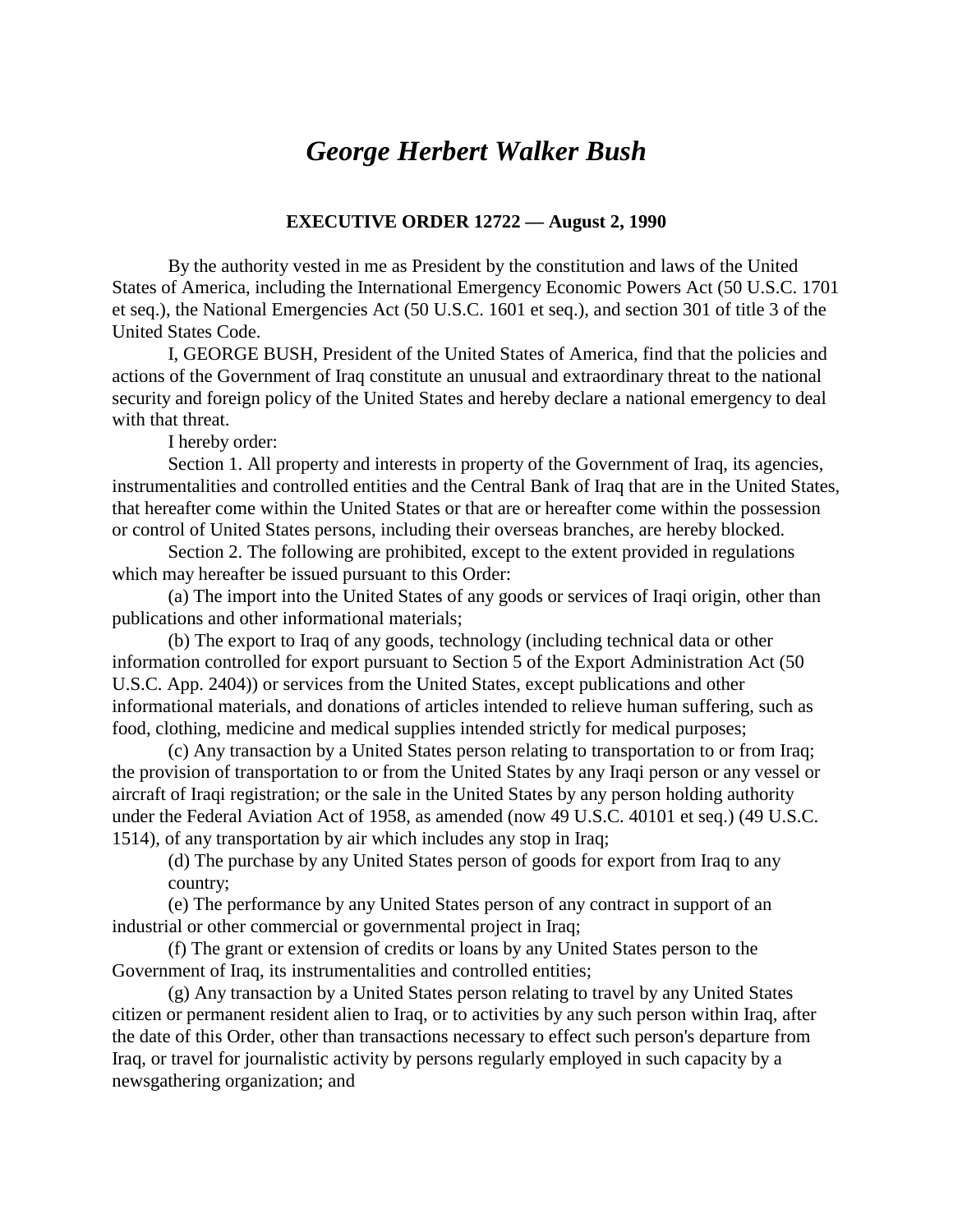(h) Any transaction by any United States person which evades or avoids, or has the purpose of evading or avoiding, any of the prohibitions set forth in this Order.

For purposes of this Order, the term ''United States person'' means any United States citizen, permanent resident alien, juridical person organized under the laws of the United States, or any person in the United States.

Section 3. This Order is effective immediately.

Section 4. The Secretary of the Treasury, in consultation with the Secretary of State, is hereby authorized to take such actions, including the promulgation of rules and regulations, as may be necessary to carry out the purposes of this Order. Such actions may include prohibiting or regulating payments or transfers of any property or any transactions involving the transfer of anything of economic value by any United States person to the Government of Iraq, its instrumentalities and controlled entities, or to any Iraqi national or entity owned or controlled, directly or indirectly, by Iraq or Iraqi nationals. The Secretary may redelegate any of these functions to other officers and agencies of the Federal government. All agencies of the United States government are directed to take all appropriate measures within their authority to carry out the provisions of this Order, including the suspension or termination of licenses or other authorizations in effect as of the date of this Order. This Order shall be transmitted to the Congress and published in the Federal Register.

George Bush.

## **EXECUTIVE ORDER 12808 — May 30, 1992**

By the authority vested in me as President by the Constitution and the laws of the United States of America, including the International Emergency Economic Powers Act (50 U.S.C. 1701, et seq.), the National Emergencies Act (50 U.S.C. 1601, et seq.), and section 301 of title 3 of the United States Code,

I, GEORGE BUSH, President of the United States of America, find that the actions and policies of the Governments of Serbia and Montenegro, acting under the name of the Socialist Federal Republic of Yugoslavia or the Federal Republic of Yugoslavia, in their involvement in and support for groups attempting to seize territory in Croatia and Bosnia-Hercegovina by force and violence utilizing, in part, the forces of the so-called Yugoslav National Army, constitute an unusual and extraordinary threat to the national security, foreign policy, and economy of the United States, and hereby declare a national emergency to deal with that threat.

I hereby order:

Section 1. Except to the extent provided in regulations, orders, directives, or licenses which may hereafter be issued pursuant to this order, all property and interests in property of the Government of Serbia and the Government of Montenegro that are in the United States, that hereafter come within the United States, or that are or hereafter come within the possession or control of United States persons, including their overseas branches, are hereby blocked.

Sec. 2. Except to the extent provided in regulations, orders, directives, or licenses which may hereafter be issued pursuant to this order, all property and interests in property in the name of the Government of the Socialist Federal Republic of Yugoslavia or the Government of the Federal Republic of Yugoslavia that are in the United States, that hereafter come within the